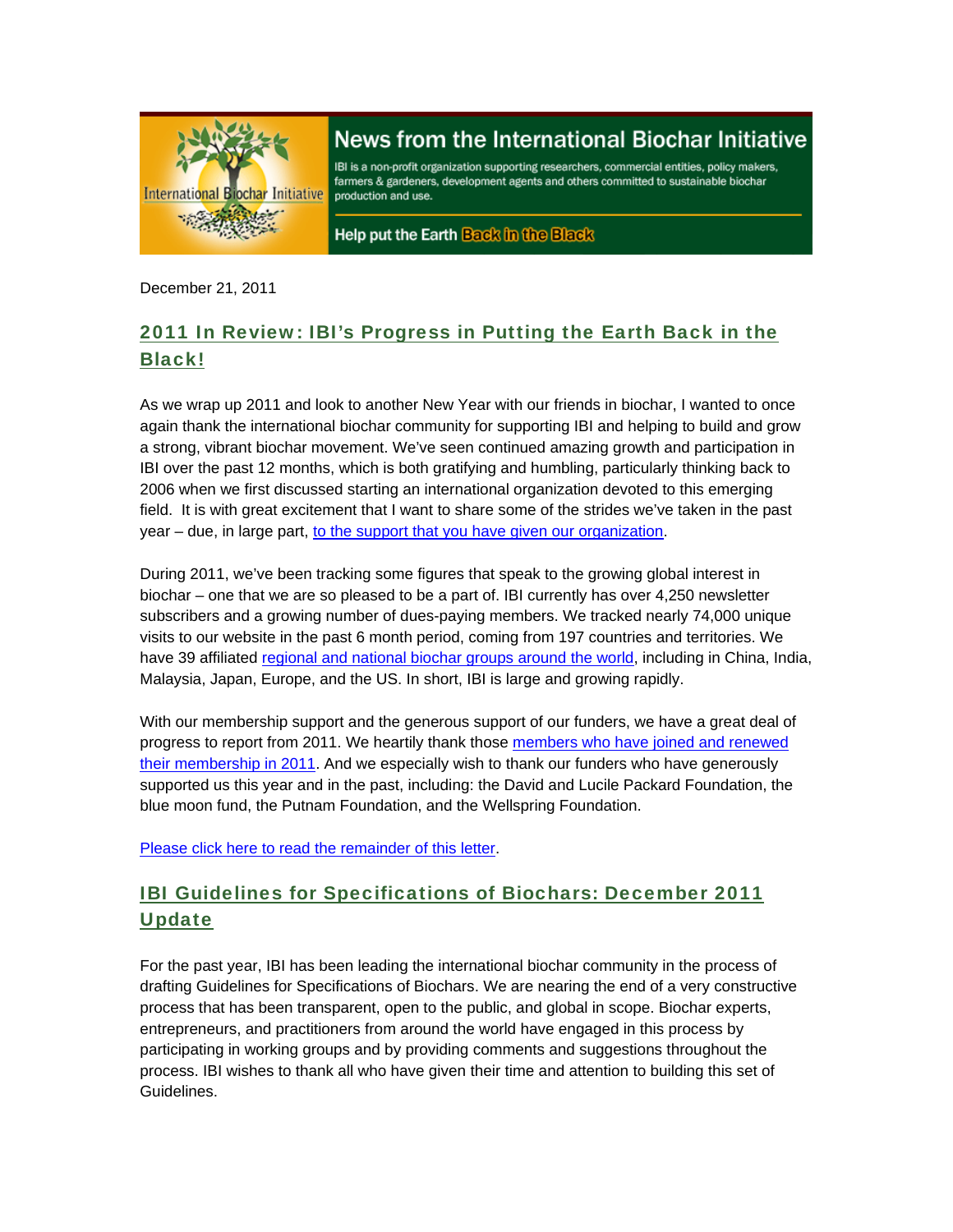As a result of input received during the most recent public comment period, we are now in the process of producing a stronger set of Guidelines. We will be asking the public to review and make comments on this revised document during a 30-day comment period beginning on January 10th, 2012. We will hold an informational webinar open to the public on January 11th, which will be repeated on January 19th. We will send out an announcement early in January with the times and registration information for the webinars.

Following the completion of the comment period on February 10th, we may make further revisions based on comments received. The final Guidelines document will then be submitted for a legal review. We anticipate submitting the completed document to the IBI membership for a week-long balloting period to vote on their adoption, beginning on March 5th, 2012. If approved, the Guidelines will be published on March 12th.

The latest information on the Guidelines and a history of the process and relevant documents are all posted on the IBI website at http://www.biochar-international.org/characterizationstandard. Please make sure that you can participate in the balloting by ensuring that your IBI membership dues are up to date http://www.biochar-international.org/join. If you have any questions about your membership, please contact Lourdes Haro at Lourdes@biochar-international.org.

## IBI Announces New Advisory Committee Members

IBI is pleased to announce the members of our next Advisory Committee. The 28 members collectively speak seventeen languages and hail from twelve different countries including Australia, Austria, Brazil, Canada, China, India, Kenya, Mongolia, Paraguay, the Philippines, the United Kingdom, and the United States. They represent a wide range of institutions and organizations including the academia/research community, small businesses, large corporations, non-profit organizations, and on-the-ground practitioners/farmers.

To see a full list of members, please go to: http://www.biocharinternational.org/board/advisorycommittee. We look forward to working with our Advisory Committee over the next 18 months to release new biochar materials and research papers and get their input on all things biochar.

## Profile: Profile: Using Bamboo for Stoves in Uganda

Uganda is Africa's second largest producer of coffee and has the largest agricultural sector in the East African region. However, soils in parts of the country are nutrient poor which can lead to poor harvests and potential food shortages. This poor soil translates into subsistence farmers having less income and looking towards other means for income generation.

**Biochar** Inoculated Control Biochar

To help create alternative sources of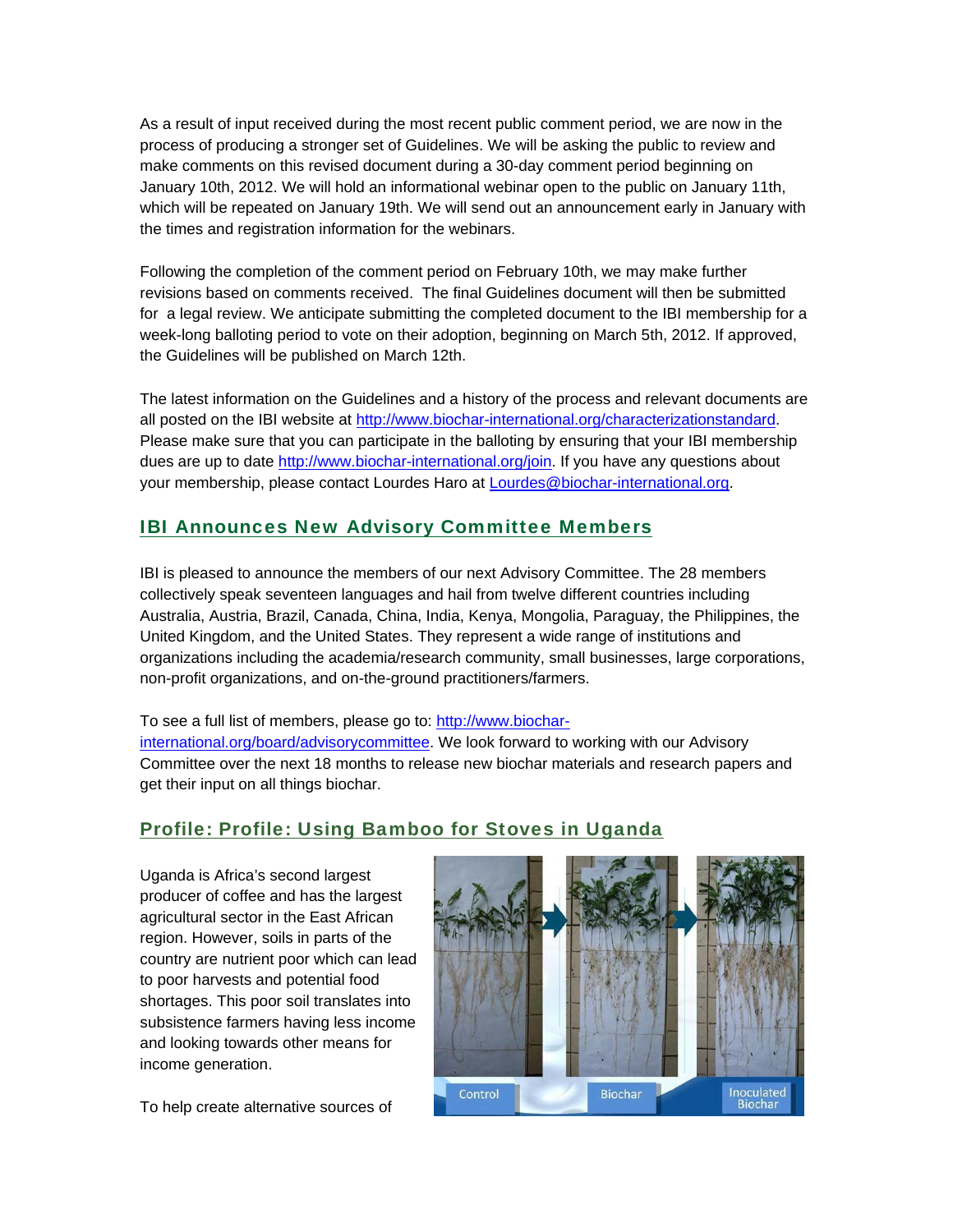income for the population and spur new industry, the Uganda Industrial Research Institute (UIRI), which is the Ugandan Government's lead agency for industrialization and the country's main vehicle for implementing strategies and measures aimed at transforming industry in Uganda, created a bamboo program to train people in the production of consumer goods such as furniture, blinds, woven baskets, and other handicrafts. With the unused material left from these production activities, UIRI is training individuals to produce matchsticks, toothpicks, as well as a biochar feedstock. Bamboo is widely used in rural communities in western Uganda and is easily available throughout the area.

This idea was conceived when Mr. Julius Turyamwijuka, a product manager at the UIRI, met Mr. Robert Flanagan in 2010 at the China Bamboo Research Center (CBRC) where both had gone to conduct research in China. It was at this meeting that the two exchanged ideas on biochar production and the UIRI program was developed. Since June 2009, Turyamwijuka has been working on a bamboo/biochar research project with Flanagan—by developing a stove prototype that can utilize the unused bamboo by-product to produce biochar. This stove can also utilize sticks from agricultural waste which the rural population uses where bamboo is less common.

#### Click here for the remainder of the story.

Photo: Initial plant trials with bamboo biochar produced from the stoves.

### Biochar Briefs: News Roundup for December

We update the website daily with new articles on biochar. For more information, please see: http://www.biochar-international.org/newsbriefs

#### **Australia**

The Australian Bureau of Agricultural and Resource Economics and Sciences (ABARES), has issued a report, titled 'Biochar—Implications for agricultural productivity', which examines the potential applications, benefits, and risks of biochar as well as the research required to determine its productivity and sustainability potential.

The Australian Government has announced a \$2 million competitive grant program for biochar research. The Biochar Capacity Building Program is a key part of the Australian Government's \$45.6 million Carbon Farming Initiative. The funding will support biochar research and the development of biochar offset methodologies that will enable land managers to participate in carbon markets.

The Alcoa Foundation has been providing funding for Greening Australia's Biochar and Energy from Trees Research (BETR) project. Project managers say the program has begun to produce impressive results in re-vegetating landscapes with native species.

#### **Brazil**

A program examining the impact of hydroelectric dams in the Amazon looks at the natural and human history, including Terra Preta sites, which would be lost if the dam were constructed.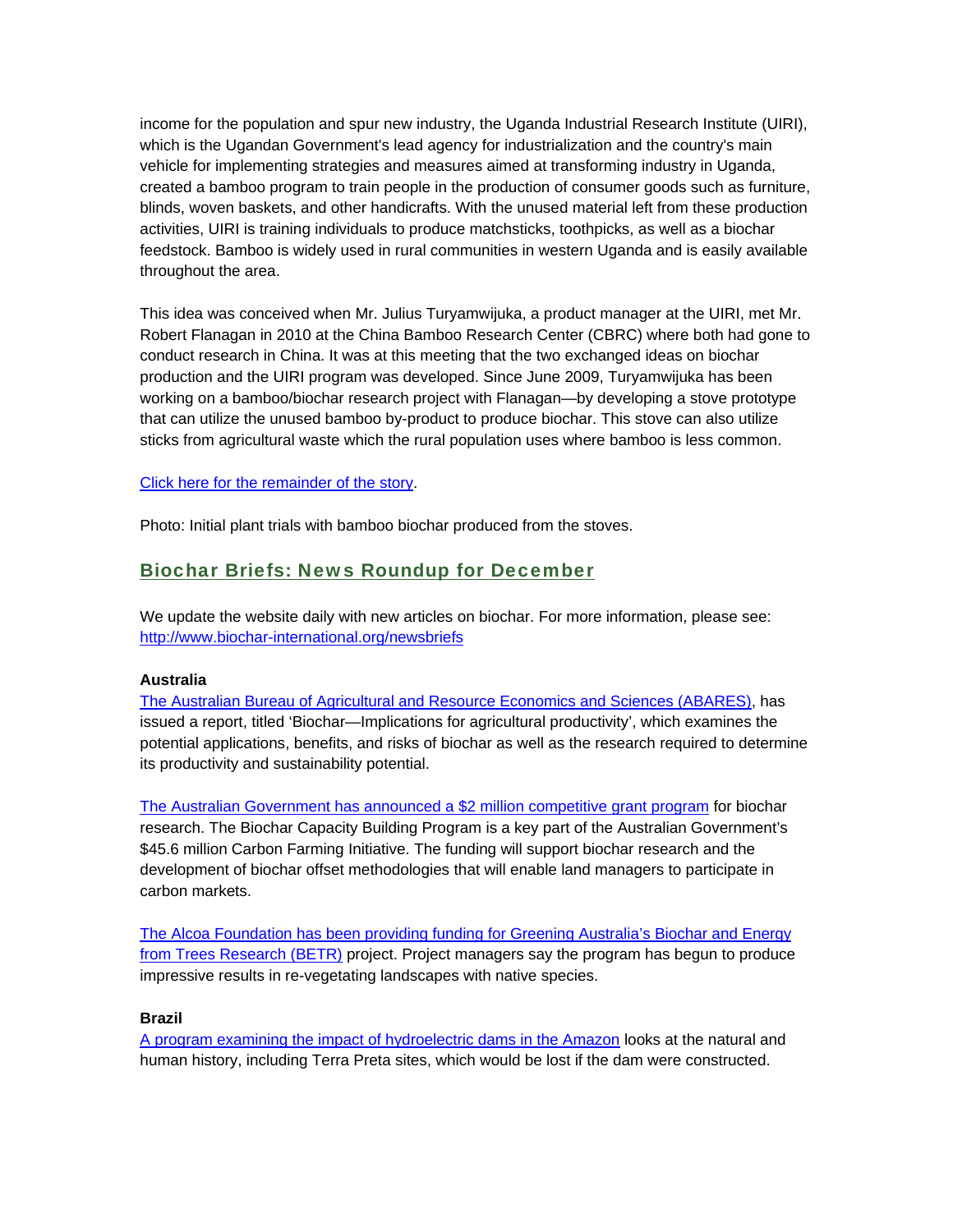Researchers working in the Brazilian State of Rondonia have discovered many new archeological sites with Terra Preta, pottery, and the earth formations known as geoglyphs.

#### **Germany**

The impoverishment, erosion, and contamination of agricultural land resources is one of the most serious problems facing humanity. Is Terra Preta the answer? Scientists at the Free University of Berlin are investigating biochar with a variety of projects.

Archeologists are discovering that the Amazon before Columbus was densely populated. Researcher Bruno Glaser describes how modern communities could recycle waste into biochar and fertilizer using the Amazonian Terra Preta as a model.

#### **New Zealand**

The University of Waikato in New Zealand is bringing together renowned coastal and marine scientists for a day-long public symposium in January where biochar will be one topic of discussion.

#### **United States**

USDA researchers in the Agricultural Research Service (ARS) have published new results on the impact of biochar on gaseous emissions from soil.

Dale and Sharon Borgford have turned an old lumber mill in Washington State in the US into a combined heat and power plant. A biochar co-product will be sold as a soil amendment.

Former US Ambassador Robin Renee Sanders discusses the potential of agreements at the Durban Climate meeting to help increase food security in Africa. Biochar is one tool that could be enabled.

#### Opportunities in Biochar

Opportunities in Biochar showcases announcements for the public to apply for funding, jobs, publications, conferences, etc. These announcements are also posted on the IBI website in two places: Biochar Updates and the Member Bulletin Board.

- Call for Tender: Research Competition for Project: Biochar in Growing Media: A Sustainability and Feasibility Assessment (DEFRA) (CTE1128); **due 11 January 2012**. For more information, please see: http://www.biochar-international.org/node/2986.
- Submit Abstract for Conference: 20th European Biomass Conference and Exhibition (June 2012, Milan Italy): **Paper submission deadline Jan 30, 2012**. For more information, please see:

http://www.biochar-international.org/node/2953

• Submit Grant Application: The Australian Government is seeking Grant Applications for Carbon Farming; **Application Period Closes February 8, 2012**. For more information, please see:

http://www.biochar-international.org/node/2988

 Submit Abstract for Conference: 4th International Biochar Congress Beijing China 2012 Announces call for Presentation Abstracts: **due March 31, 2012**. For more information,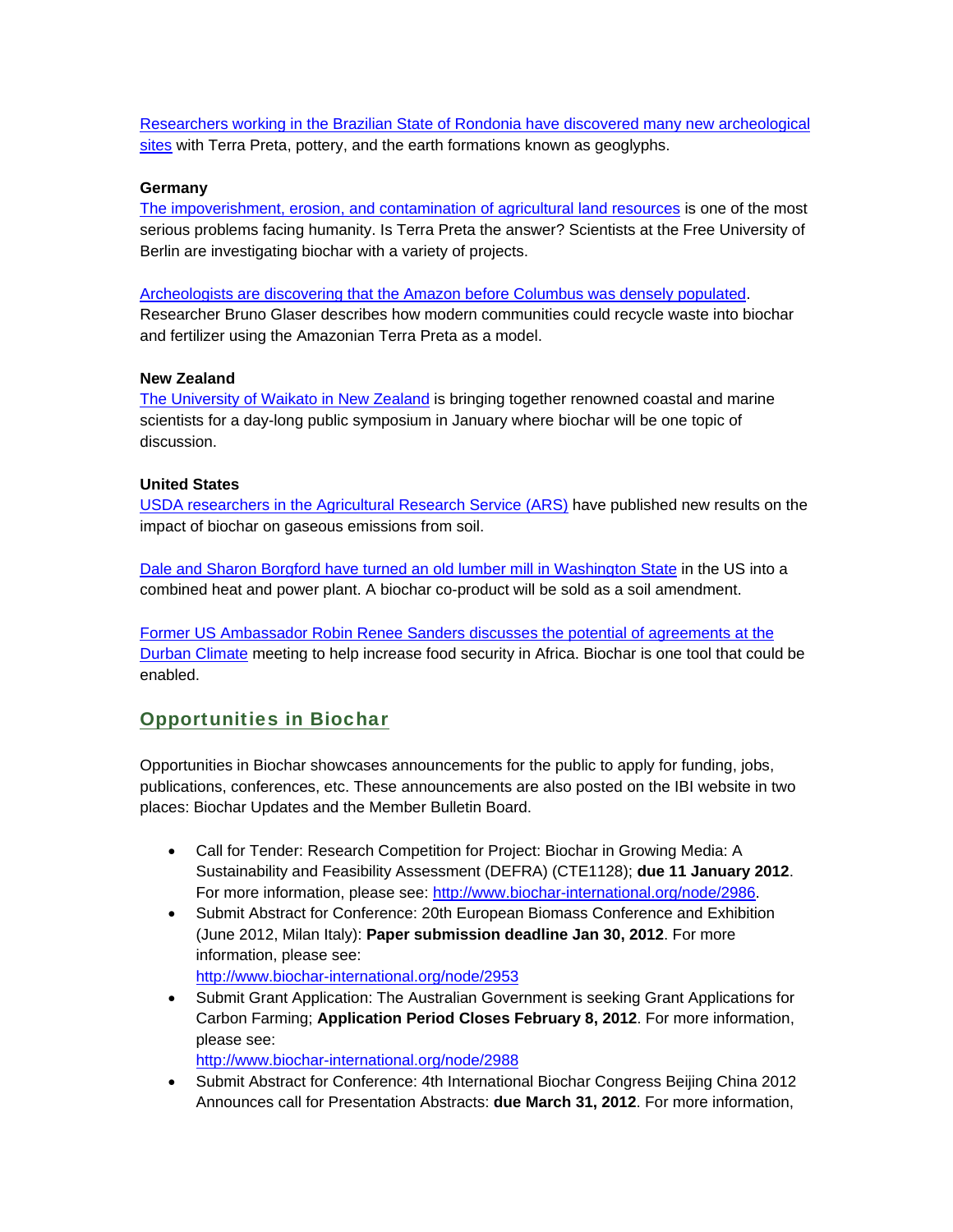please see:

http://www.biochar-international.org/node/2985.

 Submit Abstract for Conference: The European Geosciences Union General Assembly 2012 will have a session on biochar for soil remediation and global warming mitigation (Vienna, Austria from 22 – 27 April 2012). For more information, see: http://www.biocharinternational.org/node/2904.

New job opportunities and PhD postings are updated at: http://www.biochar-international.org/network/jobs

## Upcoming Calendar Events

- January 16 18, 2012: Pacific West Biomass Conference & Trade Show, San Francisco, CA, United States; more information: http://www.biochar-international.org/node/2691.
- February 1, 2012: Biochar in Canada: Agricultural and Environmental Perspectives, Montreal, Quebec; more information: http://www.biochar-international.org/node/3012.
- February 3, 2012: Biochar Colloquium, Biochar: Silver Bullet or Carbon Hype?; Chestnut Ridge, NY, United States; more information: http://www.biocharinternational.org/node/3017.
- February 9 10, 2012: 2012 Biochar Workshop: from Science to Stakeholders; location Massey University Palmerston North, New Zealand; more information: http://www.biochar-international.org/node/2905.
- April 16 19, 2012: International Biomass Conference & Expo; location Denver, CO, United States; more information: http://www.biochar-international.org/node/2690.
- April 22 27, 2012: Biochar for Soil Remediation and Global Warming Mitigation at European Geosciences Union General Assembly 2012; location Vienna, Austria; more information:

http://www.biochar-international.org/node/2903.

See the IBI Calendar page for more events. To add an event to the calendar, send the information to info@biochar-international.org.

## Regional Biochar Group Updates

To read more on regional and national biochar groups, please see IBI's website at: www.biocharinternational.org/network/communities. This month includes updates from the China Agricultural University-Biochar group (CAU-Biochar), the Israel Biochar Researchers Network (iBRN), and SeaChar (United States).

### **CAU-Biochar (China)**

CAU-Biochar announces the 4th International Biochar Congress which will be held September 16 – 20, 2012 in Beijing China at the Friendship Hotel. The event, entitled Biochar: The Road to Richer Food and a Safer Environment, has issued a call for abstracts due March 31, 2012 on the following topics: biochar production and characteristics, biochar and plant/food production, biochar and soil physical processes, biochar and soil chemical processes, biochar and soil biological processes, biochar and environmental quality, biochar and climate change, biochar and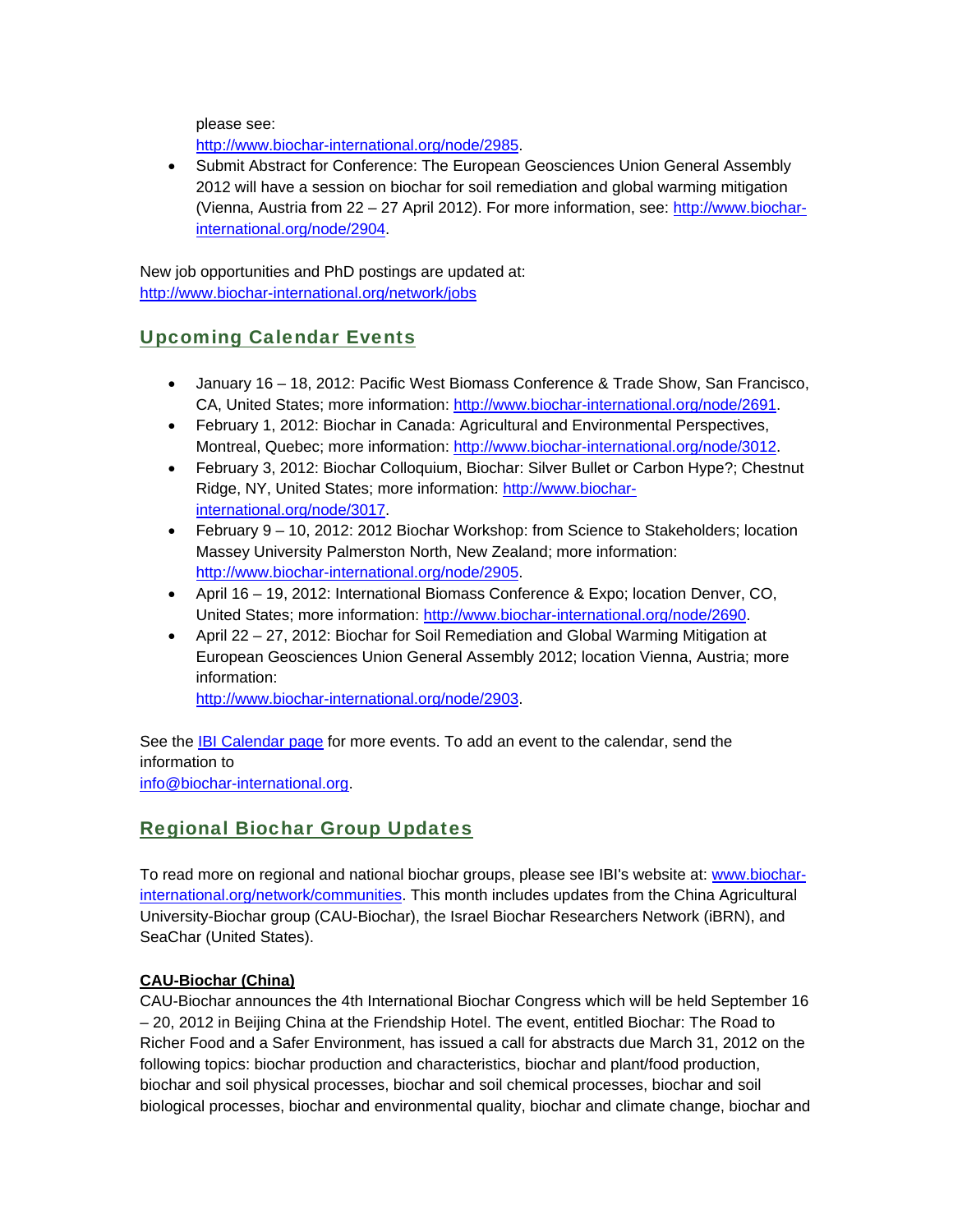policy, and a special theme on biochar producing equipment. For more information, including registration dates, sponsors, and other information, please see: http://www.biochar-international.org/node/2985.

#### **iBRN (Israel)**

The iBRN is launching a new, improved website which will be updated with all the latest iBRN news and activities and includes a photo gallery. For now, the link remains: http://www.agri.gov.il/en/pages/788.aspx.

The group has two new biochar research projects: A study examining the impact of biochar on plant resistance to abiotic stresses, funded by the Israel Chief Scientist of the Agriculture Ministry; and a bi-national Italy-Israel study of co-amended compost and biochar aimed at improving intensive agricultural sustainability in a semi-arid climate, funded by the Italian Ministry of Science and the Israel Chief Scientist of the Agriculture Ministry.

The group's biochar/pyrolysis platform was selected as one of 11 subjects to be presented to the President of Israel, Shimon Peres, as part of Volcani's 90th anniversary celebrations. Photos will be uploaded to the new iBRN site as soon as they are available.

## Recently Published Biochar Research

IBI tracks all published research on biochar and includes it in our online bibliography. The following articles were added in the last month. Please visit the website bibliography for more information on any of these articles. Due to copyright, we cannot provide full copies of articles unless we have permission from the publisher. If you have published work that is not included, please email us.

- Bruun, Esben W., Ambus Per, Egsgaard Helge, and Hauggaard-Nielsen Henrik (2012). Effects of slow and fast pyrolysis biochar on soil C and N turnover dynamics. Soil Biology and Biochemistry. 03/2012. Volume 46, p.73-79.
- Cantrell, Keri B., Hunt Patrick G., Uchimiya Minori, Novak Jeffrey M., and Ro Kyoung S. (2011). Impact of Pyrolysis Temperature and Manure Source on Physicochemical Characteristics of Biochar. Bioresource Technology. 12/2011.
- Chai, Yunzhou "Joe", Currie Rebecca J., Davis John, Wilken Michael, Martin Greg D., Fishman Slava, and Ghosh Upal (2011). Effectiveness of Activated Carbon and Biochar in Reducing the Availability of Polychlorinated Dibenzo-p-dioxins/dibenzofurans in Soils. Environ. Sci. Technol. 12/2011.
- Dempster, D. N., Gleeson D. B., Solaiman Z. M., Jones D. L., and Murphy D. V. (2011). Decreased soil microbial biomass and nitrogen mineralisation with Eucalyptus biochar addition to a coarse textured soil. Plant and Soil. 12/2011.
- Downie, Adriana, Munroe Paul, Cowie Annette, Zwieten Lukas Van, and Lau David M. S. (2012). Biochar as a Geoengineering Climate Solution: Hazard Identification and Risk Management. Critical Reviews in Environmental Science and Technology. Volume 42, Number 3, p.225-250.
- Elad, Y., Cytryn, E., Meller Harel, Y., Lew, B., Graber, E.R. (2012). The Biochar Effect: Plant resistance to biotic stresses. Phytopathologia Mediterranea.